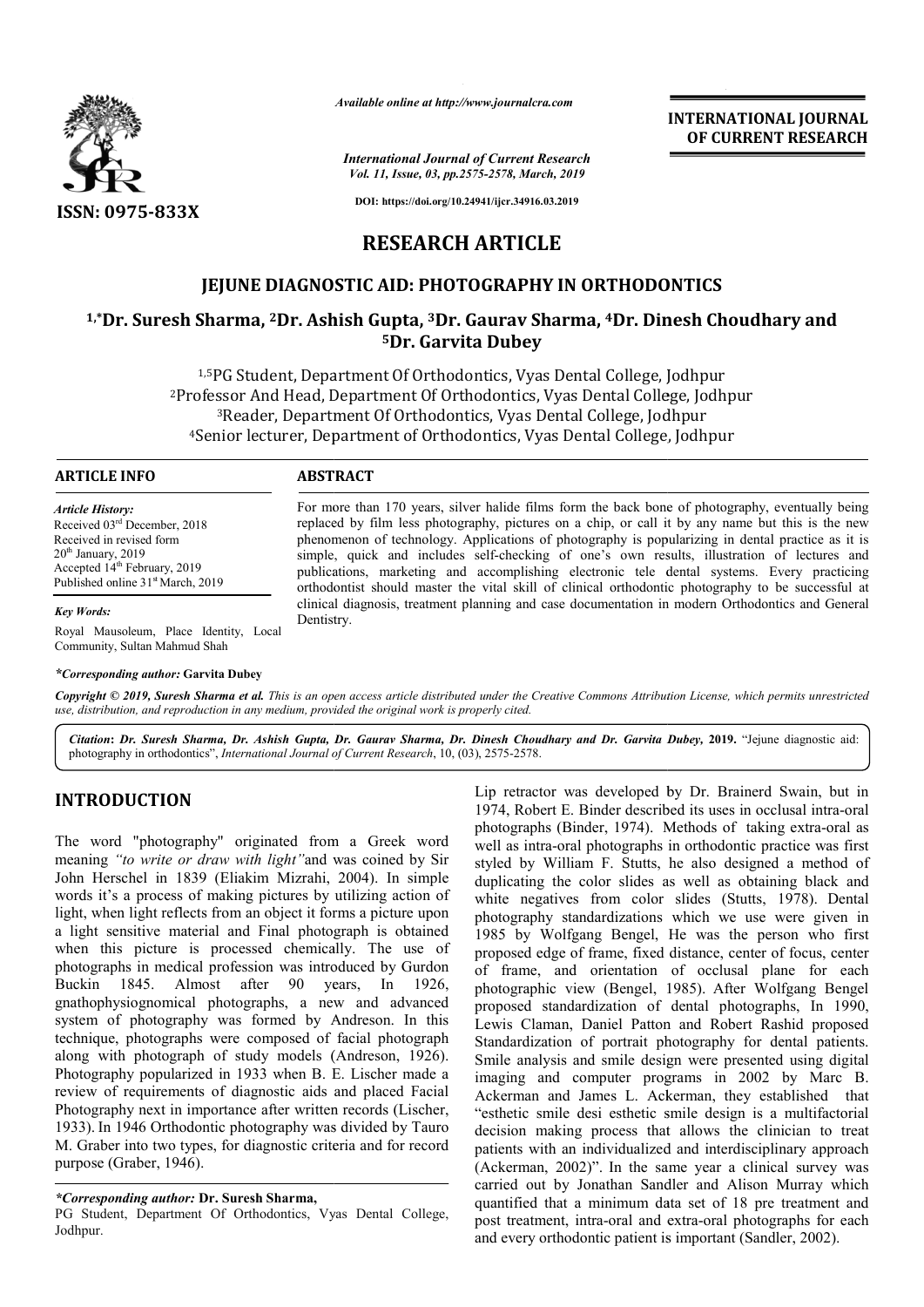

**Figure 1.Extraoral Photographic Views**



**Figure 2. Intraoral Photographic Views**

#### **Various Views Used During Photography**

- Extra Oral
- Intra Oral

**Extra oral view:** In extra-oral photography, focus should be on the patient's lower eyelid to ensure that the depth of field includes tip of nose to ear of patient.<sup>20</sup>

### **Frontal View (Samawi, 2012)**

- Portrait view with the frame ranging above the top of head and lower frame to the line around the larynx.
- Photograph should be symmetrical as the inter- pupillary line should be parallel to the floor
- A focusing screen with grid should be used
- Patient should be about 180cm away from the camera
- Patient adopts a natural head position and looks straight into the camera.
- Some space should be left on all four sides of the photograph.
- Light should come from the front, so that patient's shadow should out of view of the camera.

#### **Two types of frontal photographs are usually taken.**

- Frontal at Rest
- Frontal Dynamic Smile

**Frontal at Rest (Fig I):** With closed lips and maximal intercuspation of teeth the photograph clearly documents lip stain and its esthetic/anesthetic affects.

**Frontal Dynamic Smile (Fig I):** Smiling picture institutes the amount of incisor smile that is the percentage of maxillary incisor display on smile along with excessive gingival display.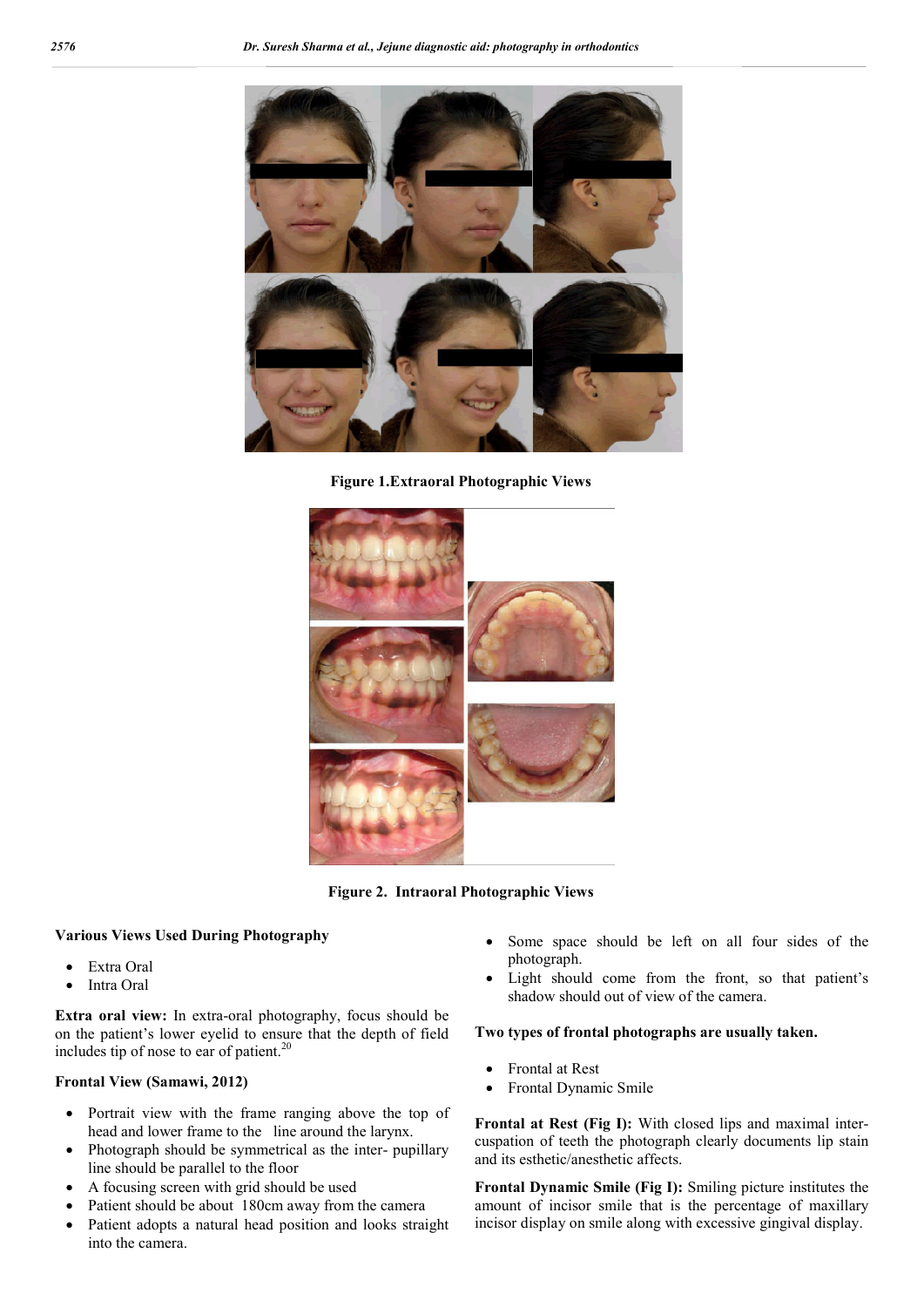## **Profile View (Fig.I)**

- Top edge of the frame should range from above the head to bottom edge in the area of larynx
- Not to include back of the head
- Area in front of the profile should be kept empty
- Patient's eye should be the focus point
- Top and bottom edge of the frame should be parallel to the Frankfort horizontal (FH) plane
- No hairs should cover the Ears
- Profile can change during orthodontic treatment. Therefore, profile views both before and after treatment should be taken.

**Three Quarter Profile (Fig. I and Fig. I):** Useful in examination of midface deformities, prosthetics and in surgery of jaw:

- While taking portraits, sagittal plane of the patient and optical axis of the camera should be approximately  $45^{\circ}$  to each other.
- Contour of eye furthest away from the camera should appear to touch the lateral visible contour of orbit.

#### **Intra Oral**

#### **Frontal intra oral view (Fig.II)**

- Taken in centric occlusion
- Lips should be retracted and pulled away in front away from teeth.
- Top and bottom edge of frame should be parallel to occlusal plane
- The midlines should be at the center of frame
- Adequate depth of field is required
- Focus should be on mesial of canine or lateral incisor to ensure that maximum number of teeth are in focus
- Contact point of upper central incisors should be the center of the image
- The reproduction ratio is 1:1.8

#### **Buccal view (Fig.II and Fig.II)**

- Second premolars or first molars should be the center of photograph
- Focus point should be the contact point of upper second premolar and first molar
- Reproduction ratio is 1:2 .
- Teeth should be in maximum intercuspation with horizontal occlusal plane
- While assistant holds the large end of retractor, a wide lateral mirror is inserted distal to last erupted tooth ,proper care should be taken so that gingiva , lip or cheek remains un hurt
- Lens should be perpendicular to the buccal surface of posterior teeth.

#### **Occlusal View Maxillary (Manjunath, 2011) (Fig.II)**

- It is used for assessing space requirement
- Detailed and accurate space analysis can be done in cases with no study models
- Image should range from front of incisors to distal surface of first molars and should include all erupted teeth.
- No direct view of incisor
- Patient's head should be tilted backward to avoid excessive twisting by the photographer
- Patient should fully open mouth.

#### **Occlusal View Mandibular (Fig.II)**

- Retractor should be pulled in a down ward direction, away from the teeth
- Centre of the image should be positioned horizontal in the center of image and is at the intersection of the sagittal plane and the line crossing second premolars,
- Optimum focus is on side teeth
- Reproduction ratio 1:2

#### **Conclusion**

Among many paradigm shifts Digital photography is leading emerging trends in dental profession with enormous advantages. With right knowledge and proper application an orthodontist will provide quality treatment with best results. Although photography can never replace cephelometry in orthodontic diagnosis and treatment planning but the paradigm shift towards soft tissue elevated the status of this diagnostic aid. Photography is advantageous not only for epidemiology, screening and initial consultations but also in cases where radiation cannot be given to patients.

# **REFERENCES**

- Ackerman MB., Ackerman JL. 2002. Smile analysis and design in digital era, JCO, 36:221-33.
- Andreson V. 1926. Three Contributions to Orthodontological Diagnosis. *Int J. Ortho.,* 12:235-51.
- Bengel W. 1985. Standardization in dental photography. *Int Dent. Jr.,* 35:210-17.
- Binder RE. 1974. A lip retractor for intraoral photography, 8:465-6
- Brouwer H., Jan van Hillegondsberg A. 1969. Standardized Intraoral photography, 3:239-46.
- Claman L, Patton D, Rashid R; Standardized portrait photography for dental patients, AJO-DO, 1990; 98:197- 205.
- Diagnostic Procedures, Aids and Their Interpretation. In: Sridhar Premkumar. Graber's Textbook Of Orthodontics: Basic Principles and Practice, 4/e: Elsevier, 2009; 320.
- Digital foto, avgust-septembar, 2009; 06:6-9.
- Graber TM; Patient Photography in Orthodontics, Angle Orthod., 1946; 16:17-43.
- Kaplan RG. 1979. Standardization for serial intraoral photography. AJO, 75:431-37.
- Lischer BE; Photography for Orthodontics. Int J. Ortho 1933; 377-85.
- Manjunath, S. G., et al. 2011. "Photography in clinical dentistry-a review." *International Journal of Dental Clinics* 3.2.
- McKeown HF., Murray AM., Sandler PJ. 2005. How to avoid common errors in clinical photography. Journal of Orthodontics. Mar 1; 32(1):43-54.
- Mihailović B., Miladinović M., Mladenović D., Lazić Z., Janković A., Živković D., Vujičić B. 2009. Computerized Dentistry. Obeležja, Beograd., 211-49 (in Serbian).
- Mladenović D., Stanković D., Mladenović L., sarad I. 2008. Dentalna fotografija kaopropratni element pacijentovedo